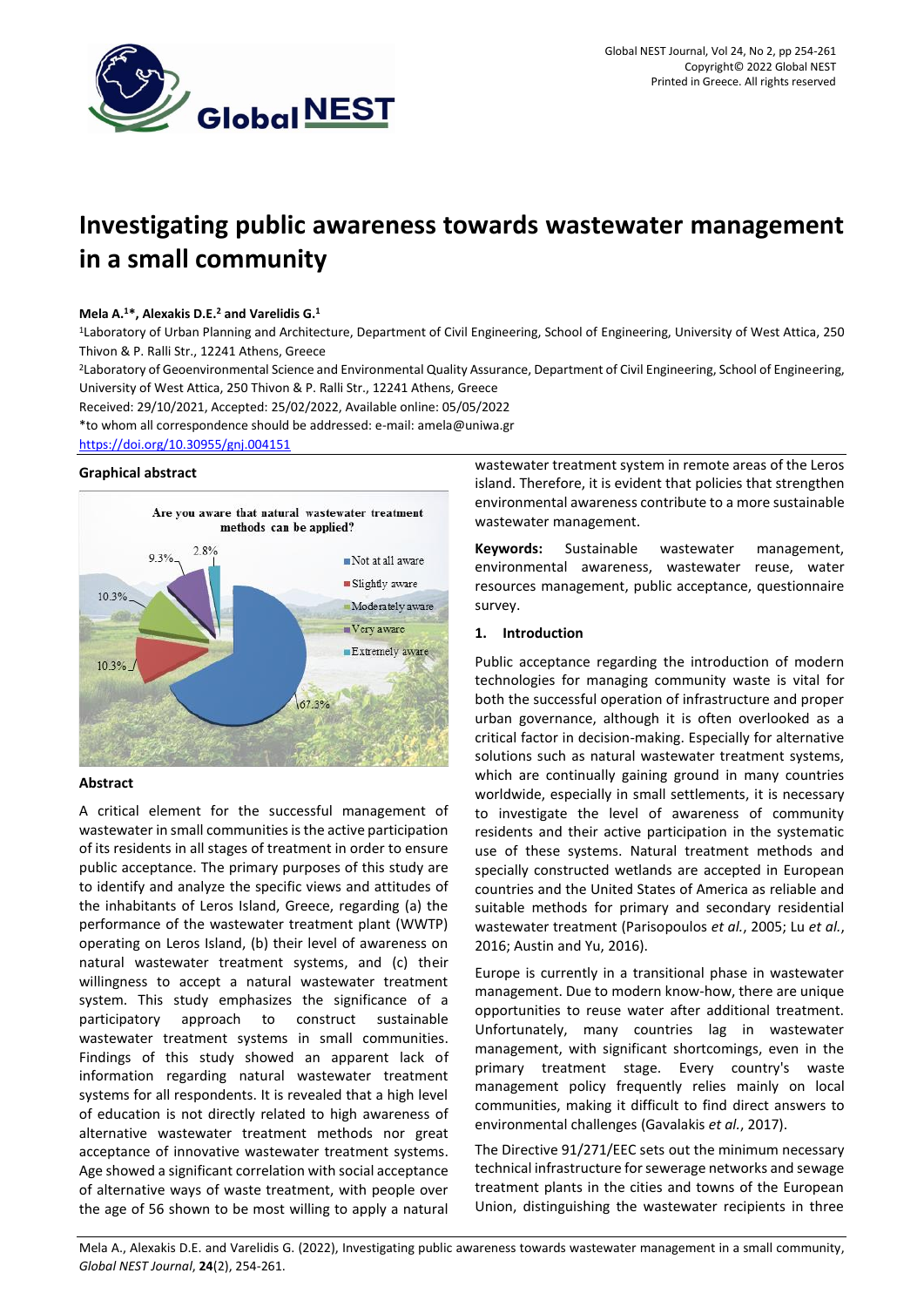categories (Fotopoulou, 2005): (a) standard, (b) sensitive and (c) less sensitive. It also sets out the maximum permissible limits for the quality characteristics of treated wastewater obtained at the outflows of wastewater treatment plants. At the same time, it determines specific time limits within which settlements must complete the required infrastructure in each case, treatment and disposal of their municipal wastewater (Greek Ministry of Environment, 2012).

People living in communities with a population of under 2000 are estimated to be around 2.5 million in Greece (Greek Ministry of Environment, 2012). For these cases, the law stipulates the implementation of sewage management and treatment systems rather than the construction of sewerage networks. This adaptability enables extensive and disproportionately expensive sewerage networks while also increasing the demand for decentralized wastewater treatment and management systems. Under certain conditions, decentralized wastewater systems may become the best solution. These systems are characterized by low construction and operation costs and no specialized personnel is necessary. They can also replace the septic tank systems that may sometimes pollute the aquatic environment (Qing *et al.*, 2014).

The method of constructed wetlands can be applied for secondary or tertiary wastewater treatment, combination with other systems or separately (mainly in small settlements <5000 equivalent persons (EP). These settlements usually have the required space for building this infrastructure (Varkas, 2007; Rahman *et al.*, 2020; Fahd *et al.*, 2007).

When comparing the constructed wetland systems to wastewater treatment plants (WWTPs), some of the critical advantages of the former are (Gratziou, 2005; Kefalakakis, 2005): (a) low construction and operation costs and minimal maintenance cost, (b) not a requirement of pumping stations and low requirement of supply networks, (c) low production of solutes and low corrosion rates, (d) simplicity in operation and maintenance, (e) development of decentralized solutions to serve the most remote areas (Fotopoulou, 2005).

In Greece, many communities in islands and rural areas are not connected to a central wastewater collection; while applying the best solutions for wastewater treatment with the lowest environmental impact and the sustainable cost of the treatment method is still a question (Stathatou *et al.*, 2015).

Social acceptance at all stages of decision-making as well as the operation of wastewater treatment plants and environmental management projects is crucial as even if the barrier such as the cost of infrastructure requirements can be overcome, little can be achieved if there is no social consensus on this (Menegaki *et al.*, 2007). According to Ashley *et al.* (2008), publicity, including media advertising, education, and the involvement of all stakeholders (politicians, experts and the general public) in the decisionmaking process, are critical elements for the successful design and implementation of sewage systems (Saad *et al.*, 2017). Gibson and Apostolidis (2001) argue that the best

way to engage the general public and gain their support and acceptance is through successful demonstration projects (Gibson and Apostolidis, 2001). In order to achieve the desired result in the implementation of a project, the varitery of factors controlling the level of acceptance of community members should be explored. Communities are made up of people of different genders, ages, and groups with varying levels of education and awareness of environmental issues. Thus, perceptual studies are a crucial component of any social analysis (Abu‐Madi *et al.*, 2008; Saad *et al.*, 2017).

The main objectives of this research are to investigate the opinion of the inhabitants of the area studied: (a) on the implementation of WWTP that has been operating in recent years on the Leros island, (b) their level of knowledge on natural wastewater treatment systems, and (c) their willingness to embrace such a possible application in their community.

Both in Greece and Europe, several studies have been conducted on the degree of acceptance of the reuse of recovered wastewater (Atsalinou, 2010; Hartley, 2006; Roditakis, 2018) οr/and the level of satisfaction with the operation of a WWTP (Fouriki, 2009). No such research has been conducted in small settlements on the degree of information on community waste management issues, especially before construction or introduction a pioneering pilot wastewater treatment program (Wu *et al.*, 2015). Concerning the creation of natural wastewater treatment systems in small settlements, because it is still a method that is not widely applied, the possibility of exploring the opinion of the community before creating a plan is negligible (Smith *et al.*, 2018; Arden and Ma, 2018; Gikas and Tsihrintzis, 2012).

#### **2. Methodology**

### *2.1. Description of the state of art of wastewater treatment in Leros island*

The Leros island is characterised by hilly relief consists of three peninsulas with a total area of 54  $km<sup>2</sup>$  and 7,917 people (Greek Census, 2011). Agriculture and fishing are the main economic activities of the island, supported by shops and services. The fertile valleys in the centre of the island yield olives, figs, carots, fruit and grapes. Tourism development on Leros is a relatively recent phenomenon that adds to the local economy (Koutsi and Stratigea, 2019; Hughes and Platon, 2018).

Since 2009 there is a complete sewerage network of the settlements of the Municipality of Leros that ends into a WWTP located on the east side of a private settlement. The processing plant's construction capacity is 10833 EP, in order to meet the island's growing needs during the summer season. The Annual Average of total incoming load in WWTP (Kg BOD5/day) is 2,140, with a maximum of 4,650. This biological treatment plant accepts and treats no industrial wastewater. (Wastewater Treatment Plants Monitoring Database, 2022). Unfortunately, many Leros settlements are located in areas where a connection with WWTP is impossible, resulting in separate sewers for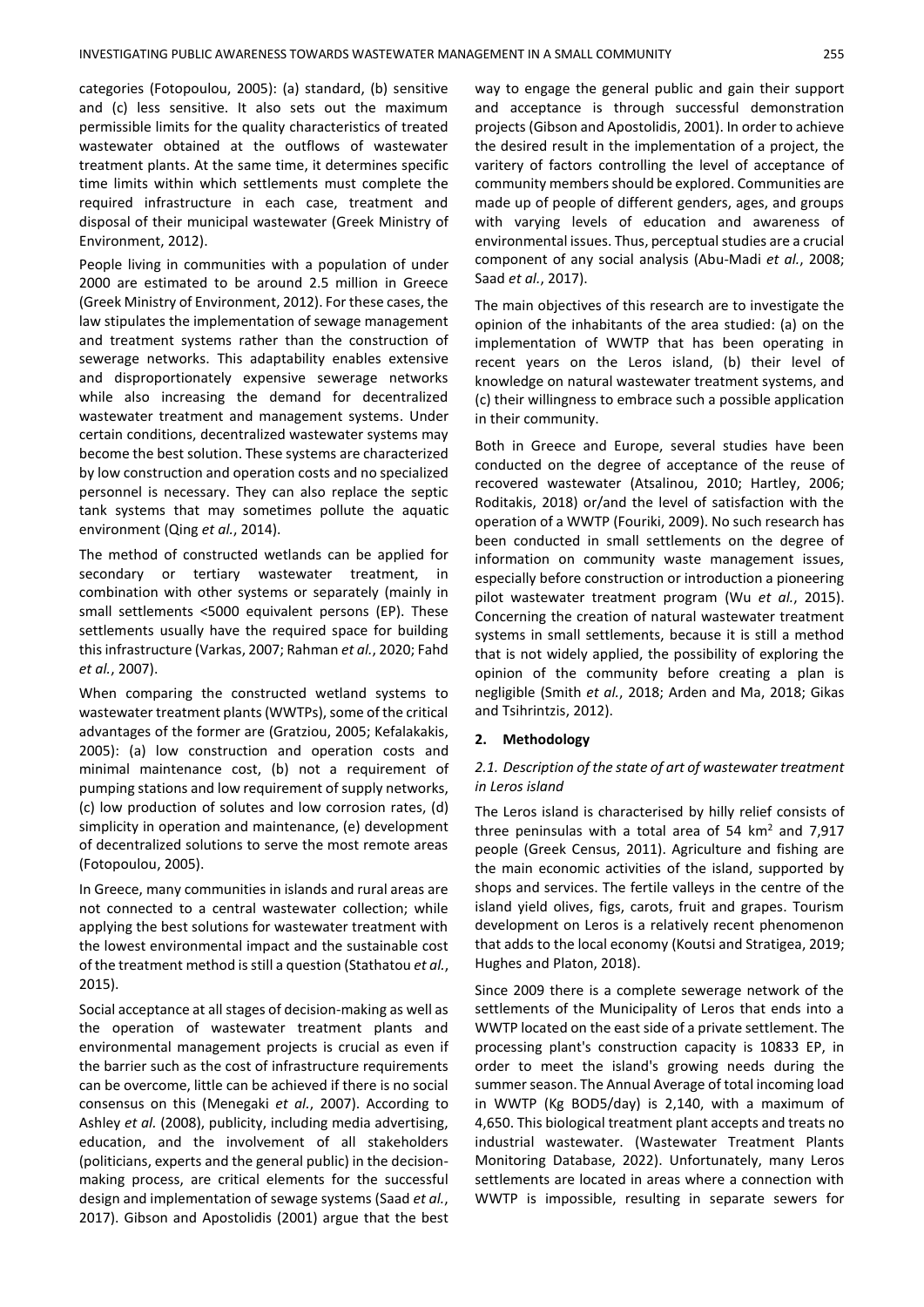wastewater treatment, which has a questionable environmental impact.

#### *2.2. Questionnaire design and application*

The study population was collected randomly and consisted of people aged ≥18 years who were residents in various Leros island settlements, both located near the

|  |  | Table 1. List of questions and the type of scale selected |  |  |  |  |
|--|--|-----------------------------------------------------------|--|--|--|--|
|--|--|-----------------------------------------------------------|--|--|--|--|

WWTP wastewater treatment plant and those in more remote areas. An anonymous questionnaire was shared door to door, to which respondents were asked to answer. The questionnaire assessed demographic characteristics of the residents (age, gender and level of education). Then the participants were asked the questions about wastewater treatment in Leros island that are shown in Table 1.

| <b>Questions</b>                                                                                                                                      | <b>Type of scale</b>         | 1                                 | 2                     | 3                               | 4                 | 5                      |
|-------------------------------------------------------------------------------------------------------------------------------------------------------|------------------------------|-----------------------------------|-----------------------|---------------------------------|-------------------|------------------------|
| How certain are you that the island has a<br>wastewater treatment plant? (Biological<br>treatment plant)                                              | Likert (5-point<br>scale)    | Not at all<br>certain             | Slightly<br>certain   | Moderately<br>certain           | Very<br>certain   | Extremely<br>certain   |
| Are you connected to the biological<br>treatment plant system?                                                                                        | Dichotomous<br>Scale         | Yes                               | No                    |                                 |                   |                        |
| If you answered YES, how satisfied are<br>you with the operation of the biological<br>treatment plant in Leros?                                       | Likert (5-point<br>scale)    | Not at all<br>satisfied           | Slightly<br>satisfied | Moderately<br>satisfied         | Very<br>satisfied | Extremely<br>satisfied |
| If you answered No, what is the reason<br>for your Negative answers?                                                                                  | Multiple Choice<br>Questions | Technical                         | Economic              | Other                           |                   |                        |
| Are you aware that natural wastewater<br>treatment methods can be used?                                                                               | Likert (5-point<br>scale)    | Not at all<br>aware               | Slightly<br>aware     | Moderately<br>aware             | Very<br>aware     | Extremely<br>aware     |
| Would you support the creation of<br>constructed wetlands in distant island<br>villages that cannot be connected to<br>biological treatment?          | Likert (5-point<br>scale)    | Strongly<br>disagree              | Disagree              | Neither<br>agree or<br>disagree | Agree             | Strongly<br>agree      |
| Are you aware that wastewater<br>treatment plant effluent contains<br>nutrients? (eg N, P)                                                            | Likert (5-point<br>scale)    | Not at all<br>aware               | Slightly<br>aware     | Moderately<br>aware             | Very<br>aware     | Extremely<br>aware     |
| Would you agree to the use of adequately<br>treated wastewater for irrigation<br>purpose?                                                             | Likert (5-point<br>scale)    | Strongly<br>disagree              | Disagree              | Neither<br>agree or<br>disagree | Agree             | Strongly<br>agree      |
| What prevents you from accepting<br>wastewaterreuse?                                                                                                  | Multiple Choice<br>Question  | Presence of<br>toxic<br>compounds | Presence<br>of germs  | Odors                           | Other             |                        |
| How much do you trust the Municipal<br>Water Supply / Sewerage Service with the<br>treatment and discharge of liquid waste<br>to the water recipient? | Likert (5-point<br>scale)    | Not at all                        | Slightly              | Moderately                      | Very              | Extremely              |
| How much do you think that the cost of<br>treated irrigation wastewater instead of<br>the water you currently use should be?                          | Multiple Choice<br>Question  | 10-20%                            | 20-25%                | 25-30%                          | 30-40%            |                        |
| Would you make further investments in<br>your crops if there was a sufficient supply<br>of water from reused waste?                                   | Likert (5-point<br>scale)    | Strongly<br>disagree              | Disagree              | Neither<br>agree or<br>disagree | Agree             | Strongly<br>agree      |
| Would you wish the quality of the reused<br>water for irrigation to be checked?                                                                       | Likert (5-point<br>scale)    | Strongly<br>disagree              | Disagree              | Neither<br>agree or<br>disagree | Agree             | Strongly<br>agree      |

#### *2.3. Data analysis*

The IBM SPSS® Statistics (International Business Machines Corporation; Statistical Product and Service Solutions; Armonk, NY, USA) software package for Windows was selected for statistical processing of the results. Chi square test was used to compare the questions from Table 1 to the demographic questions (gender, age, level of education) in order to test for statistically significant differences. In addition, Chi square test was also used to determine the correlation of the questions from Table 1.

#### **3. Results and discussion**

One hundred eight citizens of Leros island completed hard copies of questionnaires during a five-day visit in the field. Of the 108 participants, 43.5% (n=47) were women and 56.5% (n=61) were men. The age profile of the sample was: 10.2% between 18-30 years, 25.9% between 31-45 years, 20.4% between 46-55 years and approximately 43.5% over 56 years.

Regarding the participants' level of education, 45.8% had primary education, 40.2% had a university diploma, 9.3%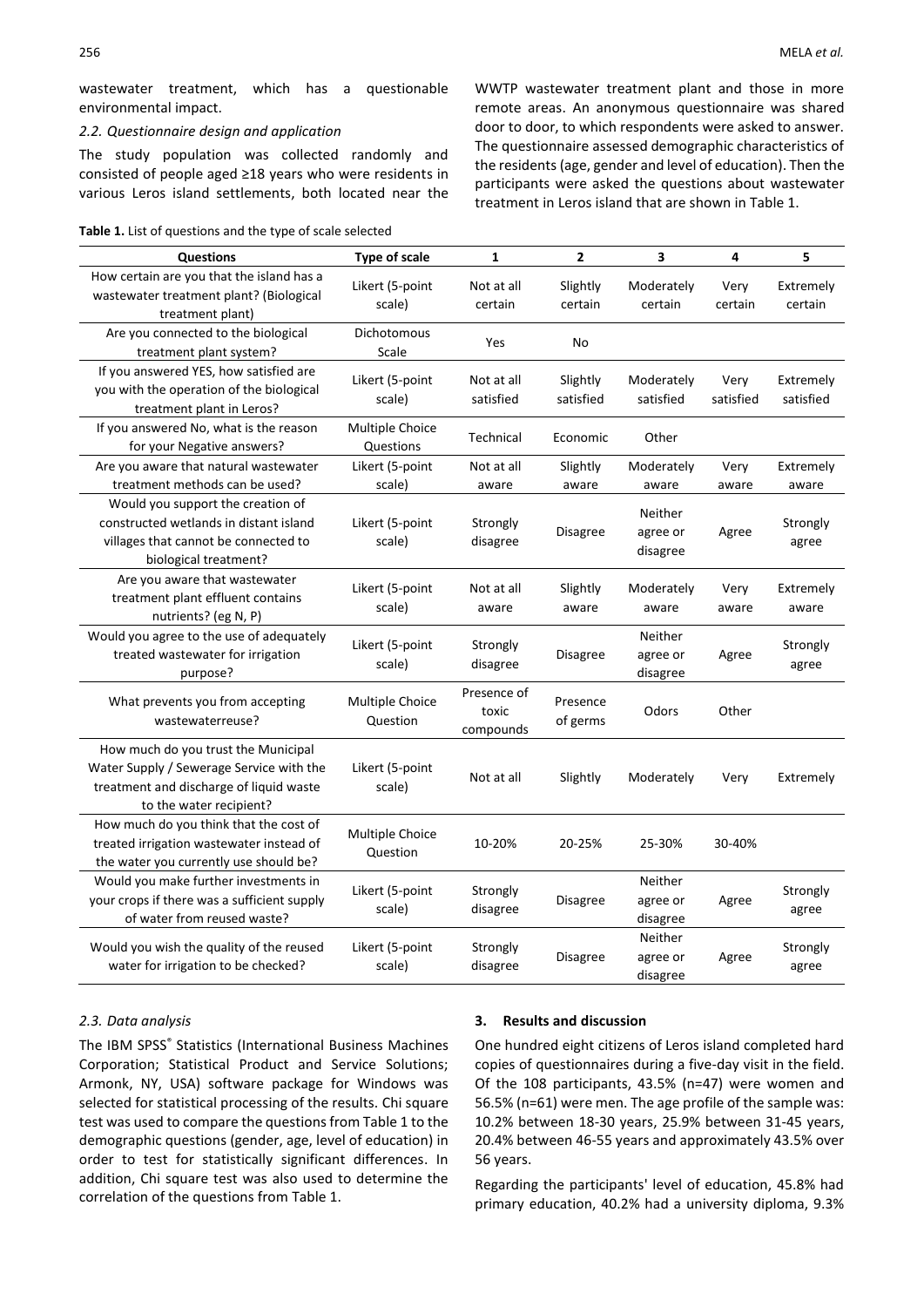had a postgraduate program diploma, and 4.7% had a doctorate degree.

Of the total participants in the questionnaire (n = 108), the higher percentage (60.2%) has not been connected to the existing WWTP, i.e. biological treatment, while 39.8% has been connected and has a reasonable satisfaction with the operation of the system (Table 2).

**Table 2**. The level of awareness on sewage treatment issues regarding the natural systems of Leros island

| Valid                  | <b>Frequency</b> | Valid<br>Percent | Cumulative<br>Percent |
|------------------------|------------------|------------------|-----------------------|
| Not at all aware       | 72               | 67.3             | 67.3                  |
| Slightly aware         | 11               | 10.3             | 77.6                  |
| Moderately             | 11               | 10.3             | 87.9                  |
| aware                  |                  |                  |                       |
| Very aware             | 10               | 9.3              | 97.2                  |
| <b>Extremely aware</b> | 3                | 2.8              | 100.0                 |
| Total                  | 107              |                  |                       |

Regarding the question "How certain are you that the island has a wastewater treatment plant (Biological treatment plant)?", it is interesting that only 69.3% of the participants know for sure the existence of the WWTP on the Leros island.

As observed in several other relevant surveys, gender did not have a statistical correlation with any questions (Wu *et al.*, 2019). The present study clearly shows little public information about alternatives to wastewater management. As shown in Table 1, the vast majority have never been informed about other options for wastewater treatment methods (Figure 1).



**Figure 1.** The level of awareness on sewage treatment issues with natural systems concerning the age of the sample.

**Table 3.** The distribution of answers according to age in the question *«*Would you support the creation of constructed wetlands in distant island villages that cannot be connected to biological treatment?

| Age       | <b>Completely disagree</b> | <b>Disagree</b> | Neither agree or disagree | Agree | <b>Strongly</b><br>agree | <b>Total</b> |
|-----------|----------------------------|-----------------|---------------------------|-------|--------------------------|--------------|
| $18 - 30$ |                            |                 |                           |       |                          | ᆠ            |
| $31 - 45$ |                            |                 |                           |       |                          | 28           |
| $46 - 55$ |                            |                 |                           |       |                          | 19           |
| $56 -$    |                            |                 |                           |       | 35                       | 47           |
| Total     | 14                         |                 | 10                        | 20    | 55                       | 105          |

Despite the lack of awareness on alternative natural wastewater treatment methods, the sample seemed quite receptive to the possible construction of a constructed wetland for wastewater treatment in a remote area of the island, with 52.4% being positive in such a project, 19.0% «Agree», 9.5% «Neither agree or disagree», 5.7% «Disagree» and 13.3% «Completely disagree». Figure 2 shows the degree of acceptance of a possible wastewater treatment project with natural systems concerning the sample's age.



**Figure 2**. Public acceptance of a potential constructed wetland creation, in relation to age.

The sample also looked quite positive concerning the use of effluents from wastewater treatment systems for irrigation of crops on the island. Table 3 shows that 55.9% answered that they would «Strongly agree» with the reuse, 11.8% responded that they would «Agree», 13.7% choose «Neither agree or disagree», while 4.9% answered that they did «Disagree» and 13.7% choose «Strongly Disagree» (Table 4).

**Table 4**. The distribution of answers to the question *«*Would you agree to the use of adequately treated liquid waste for irrigation purpose?»

|                   |           | Valid   | <b>Cumulative</b> |  |
|-------------------|-----------|---------|-------------------|--|
|                   | Frequency | Percent | Percent           |  |
| Strongly disagree | 14        | 13.7    | 13.7              |  |
| <b>Disagree</b>   | 5         | 4.9     | 18.6              |  |
| Neither agree or  | 14        | 13.7    | 32.4              |  |
| disagree          |           |         |                   |  |
| Agree             | 12        | 11.8    | 44.1              |  |
| Stronlgy agree    | 57        | 55.9    | 100.0             |  |
| Total             | 102       | 100.0   |                   |  |

Although often the lack of a high level of education is to blame for the suspicion of residents regarding the acceptance and participation in new, more environmentally friendly methods, the following diagram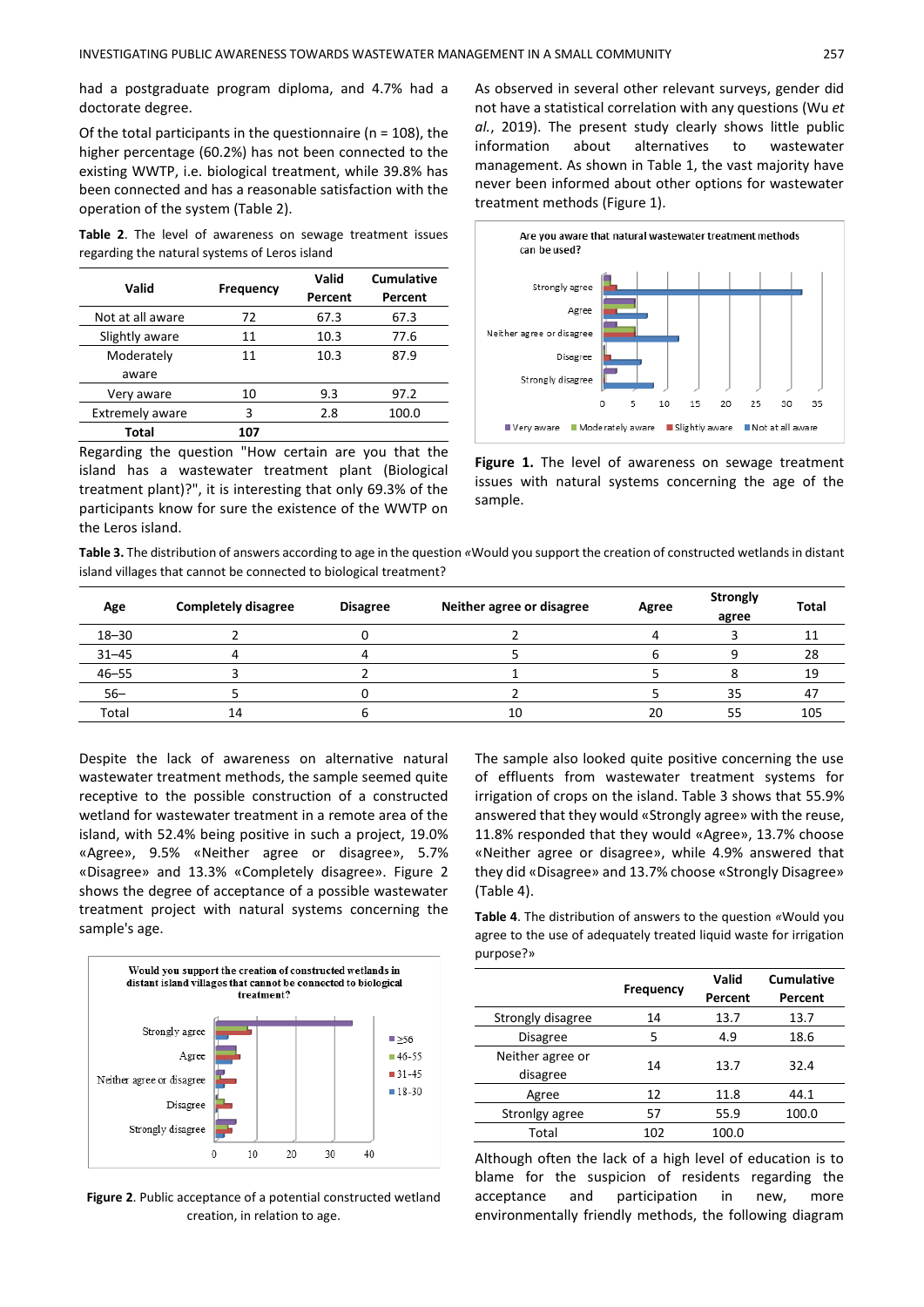shows that the low level of education does not necessarily mean a lack of willingness to accept such a system (Figure 3).



**Figure 3.** The receptivity to reuse of wastewater concerning the level of education.

To the question «What prevents you from accepting wastewater reuse?*»* participants were allowed to choose between the four possible answers as well as to select a combination of them. Participants had to choose between germs, toxic compounds, the presence of odours and their variety. 29.7% chose the «combination of the above options», 33.3% put the fear of the «presence of toxic compounds» as the only factor of distrust, 29.6% set the fear of the «presence of germs» as the sole factor of distrust, while 7.4% replied that it is challenging to accept reuse due to «odours».

In a corresponding survey conducted in Athens to investigate what prevents citizens from accepting a green centre for solid waste management, citizens (63.4%) answered that the main obstacle is the concern about the presence of odours (Drimili *et al.*, 2020).

Also, an interesting result is the high bonding ratio  $(x^2 =$ 0.005), the degree of satisfaction with the operation of the WWTP on the Leros island, with the acceptance of a possible alternative project in remote residential areas.

As shown in Figure 4, Although the majority of respondents said they had no information about natural systems, at the same time, the sample proved to be highly willing to invest further in its crops if irrigation water costs were lower due to reuse.



**Figure 4**. Awareness of natural systems regarding to the intention to invest further in crops under the condition of disposing of reusable water.

The age group over 56, is by far the most enthusiastic group to invest in its crops as long as it could use reusable water benefits (Figure 5). This might be because elderly adults are more familiar with environmental issues and nature and all it entails than younger generations who are exposed to advanced technology and its uses from a young age over a broad spectrum of their everyday life (Wiernik *et al.*, 2012).



**Figure 5**. Answers received to the question «Would you make further investments in your crops if there was a sufficient supply of water from reused wastewater in relation to the respondents' age.

Several research projects related to wastewater reuse have taken place in Greece. A preliminary study has been carried out on the need to set criteria for wastewater reuse in the country (Tsagarakis *et al.*, 2004). The results from a study in Crete show that high environmental awareness is the factor that contributes towards the willingness of citizens to consume products irrigated with recycled water. The study also showed that lower-income citizens were more likely to consume products irrigated with reused water (Menegaki *et al.,* 2007). In a similar study in Iran, the vast majority of farmers participants (92%) were willing to use the treated water for irrigation, while more than half of the farmers (56%) were willing to pay for the recovered water at a price equal to a freshwater irrigation fee, since they have trust in its quality (Deh-Haghi *et al.*, 2020).

As shown in the present survey in Leros, where most survey participants want a lower price for treated water, the cost is an important variable that affects their receptivity because they believe that this type of water is of lower quality. Therefore it must be cheaper than freshwater (Menegaki *et al.,* 2007). Relevant research in Thessaly on the reuse of recycled water concluded that the treated waste could serve as an alternative water resource, especially in regions with water scarcity (Bakopoulou *et al.*, 2010). In Thessaly plain (Greece), an agricultural area, the reuse of treated wastewater in the cultivated areas could be a viable solution in times of drought (Bakopoulou *et al.*, 2011; Bakopoulou *et al.*lie2007; Oron *et al.*, 2014; Tsagarakis and Georgantzís, 2003). In the present study, and since no process of reuse of treated wastewater has ever been carried out, it was deemed appropriate to ask whether a policy of cheaper recycled water would encourage possible investments in the crops of Leros, with the results being positive. Farmers in Thessaly showed a strong willingness to use recycled water in times of drought in the survey mentioned above (Bakopoulou, Polyzos, and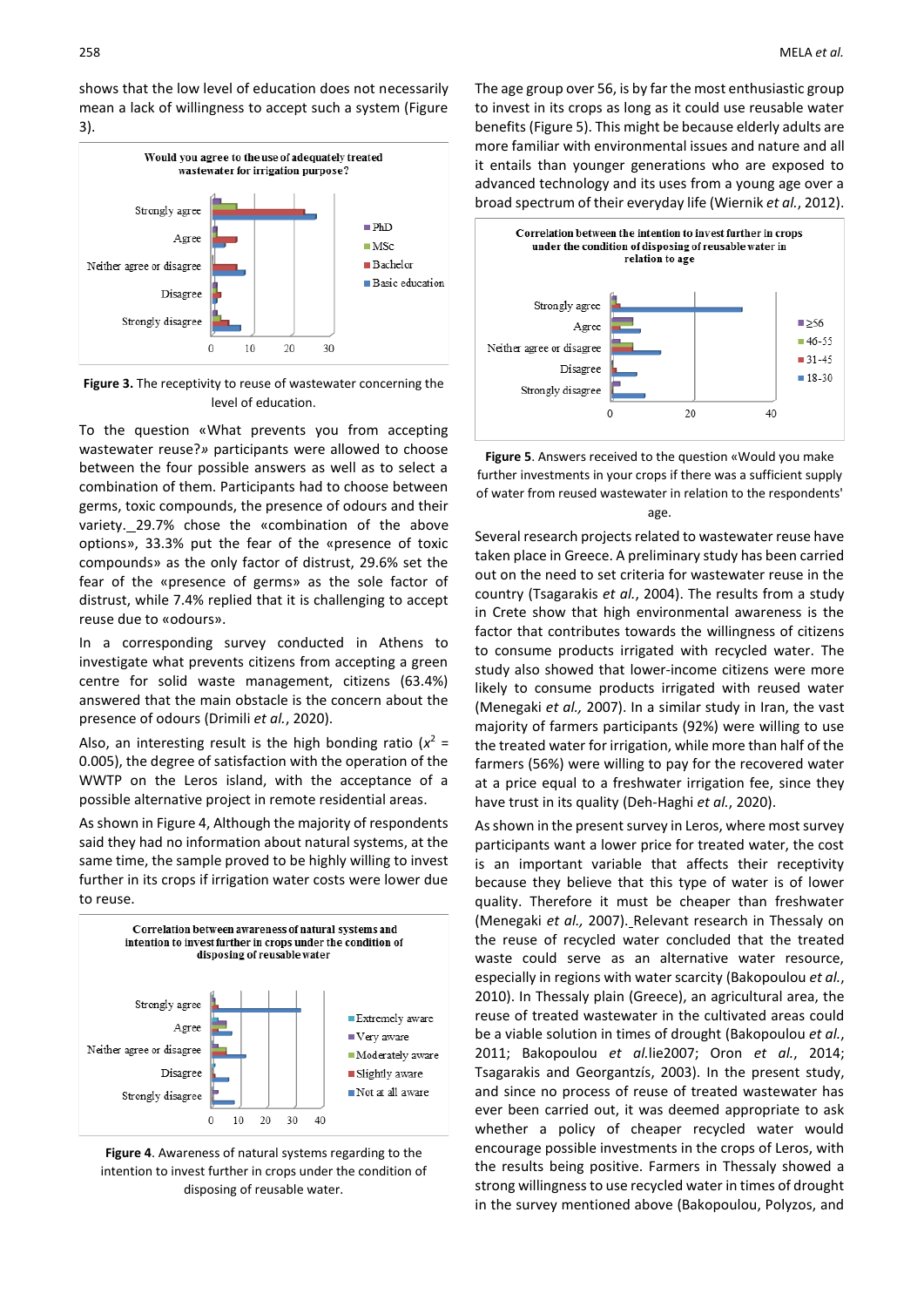Kungolos, 2010), regardless of the fact that high-income farmers are generally unwilling to pay for recycled water when freshwater is available.

Interestingly, the same farmers say they are eager to pay even more for recycled water than fresh water if there is a drought. As mentioned above, there is no research investigating the degree of public awareness of wastewater treatment issues with natural systems such as constructed wetlands. This demonstrates how little the global scientific community has been concerned with the widespread application of natural processing systems in small communities in conjunction with public decision-making. Mainly, research to investigate the degree of acceptance of environmental management projects exists only in the broader scientific field of the environment and primarily on energy issues (Kajenthira *et al.*, 2012).

However, this does not mean that conclusions cannot be drawn to assess sustainability concerning public awareness for wastewater treatment systems. Each community should be adequately informed of any potentially applicable technology's environmental, economic, social and technical dimensions. Most of the studies focus only on financial and/or environmental aspects of wastewater treatment, with moderate concern for the social dimension. Often the relevant studies do not fully cover the concept of sustainability in all its aspects (Sawaf and Karaca, 2018). Of significant correlation and interest are surveys conducted in the Greek capital, Athens, which concern public opinion and citizens' attitudes regarding solid waste management and green growth issues (Drimili *et al.*, 2020). In an extended development of the present study, it is appropriate to emphasize the participants who appeared negative, both in the creation of a constructed wetland system for wastewater treatment in remote settlements of Leros and in the participants who seemed wary of reuse issues, to clarify whether this opinion would change if the newly introduced system were fully subsidized.

A successful public awareness campaign requires a clear understanding of current public perceptions, activities and lack of knowledge of sustainable environmental management (Naughton and Hynds, 2014). However, it should be noted that communication is not a one-sided process as the public will evaluate the benefits and risks of a given technology and will be invited to take an active part in its operation (Lienert *et al.,* 2018). In Greece and especially in the small island settlements, although the problem of water shortage is severe and is expected to increase with climate change, both treated wastewater and sludge reuse are still being experimented with in order to create a scientifically sound and safe basis for reuse (Pedrero *et al.*, 2010).

#### **4. Conclusions**

The current study demonstrates a lack of public awareness of wastewater management issues. On the other hand, the sample appeared to be relatively positive to the possibility of creating a constructed wetland for wastewater treatment in a remote section of the island. The sample also seemed to be reasonably favourable in using wastewater from wastewater treatment systems to irrigate crops on the island. Often, people's scepticism about embracing and participating in new, more ecologically friendly ways for wastewater treatment is frequently blamed on a lack of advanced knowledge. It is shown that a low level of education does not always imply a lack of willingness to accept alternative wastewater technologies.

The need for more awareness and accessible data has emerged regarding potential alternatives in isolated regions and the operation of the existing WWTP that many people are unaware of. A significant part of the sample was willing to participate in alternative management methods such as reuse, which would motivate more crop investment when combined with a discount policy.

It is concluded that community information campaigns, both before and during the design of any project, are critical for fostering trust between authorities and citizens, dispelling misunderstandings about environmental issues, ensuring the efficient operation of facilities, and ensuring adequate environmental protection.

#### **Acknowledgements**

The authors would like to thank the citizens of Leros island for their help and participation in the questionnaire survey. Also, the authors gratefully acknowledge the financial support of University of West Attica, and especially the Postgraduate Program "Applied Policies and Technologies for Environmental Protection" for the excellent cooperation and support.

#### **References**

- Abu‐Madi M., Al‐Sa'ed R., Braadbaart O. and Alaerts G. (2008), Perceptions of Farmers and Public towards Irrigation with Reclaimed Wastewater in Jordan and Tunisia, *Arab Water Council Journal, 1(2), 18-32.*
- Arden S., and Ma X. (2018), Science of the Total Environment Constructed Wetlands for Greywater Recycle and Reuse : A Review, *Science of the Total Environment*, **630**(8), 587–599. https://doi.org/10.1016/j.scitotenv.2018.02.218.
- Atsalinou K. and Christofaki E. (2010), Αcceptance and Concerns of the Residents of the Area of the Municipality of Temenos for the Reuse of Treated Wastewater, Dissertation, Department of Agriculture, T.E.I. of Crete.
- Austin G. and Yu K. (2016), Advances in Constructed Wetlands for Wastewater and Stormwater Treatment, First Edition, Routledge, United Kingdom. https://doi.org/10.4324/ 9781315694221.
- Bakopoulou S., Polyzos S. and Kungolos A. (2010), Investigation of Farmers' Willingness to Pay for Using Recycled Water for Irrigation in Thessaly Region, Greece, *Desalination,* **250**(1), 329–334. https://doi.org/10.1016/j.desal.2009.09.051.
- Bakopoulou S., Emmanouil C. and Kungolos A. (2011), Ecotoxicology and Environmental Safety Assessment of Wastewater Effluent Quality in Thessaly Region, Greece, for Determining Its Irrigation Reuse Potential, *Ecotoxicology and Environmental Safety,* **74**(2), 188–94. https://doi.org/ 10.1016/j.ecoenv.2010.06.022.
- Deh-Haghi Z., Bagheri A., Fotourehchi Z. and Damalas C.A. (2020), Farmers' Acceptance and Willingness to Pay for Using Treated Wastewater in Crop Irrigation: A Survey in Western Iran, *Agricultural Water Management,* **239**, 106262. https://doi.org/10.1016/j.agwat.2020.106262.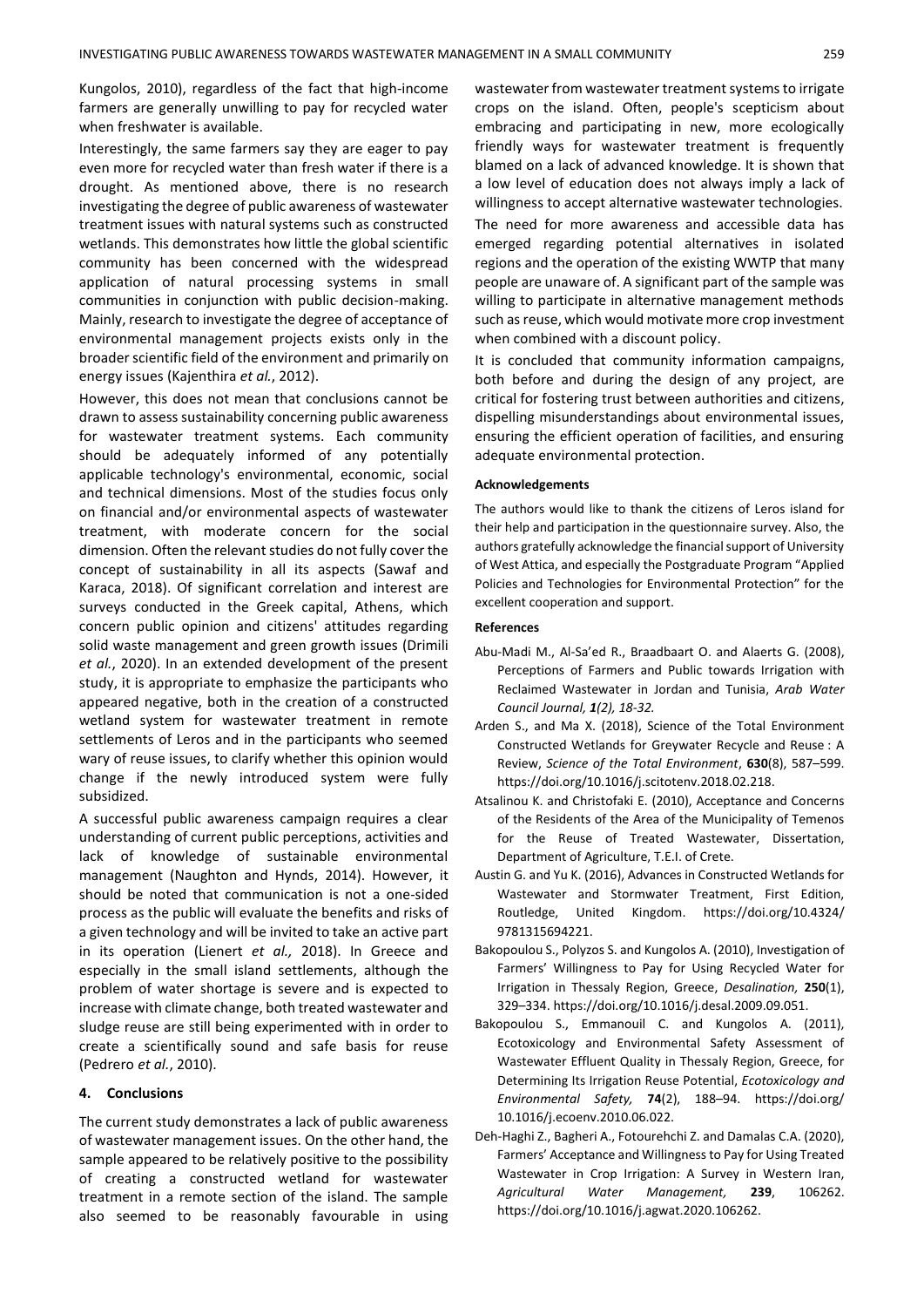- Drimili E., Herrero-Martin R., Suardiaz-Muro J. and Zervas E. (2020), Public Views and Attitudes about Municipal Waste Management: Empirical Evidence from Athens, Greece, *Waste Management and Research,* **38**(6), 614–625. https://doi.org/10.1177/0734242X20911708.
- Fahd K., Martín I. and José J. (2007), The Carrión de Los Céspedes Experimental Plant and the Technological Transfer Centre : Urban Wastewater Treatment Experimental Platforms for the Small Rural Communities in the Mediterranean Area, *Desalination*, **215**(1), 12–21. https://doi.org/10.1016/ j.desal.0000.00.000.
- Fotopoulou M. (2005), Sewerage of Small Settlements: Institutional Framework - Investigation of Alternative Solutions in Design, *Wastewater Management with Decentralized Treatment Systems*, Karditsa, 14–15 October.
- Fouriki V. (2009), Investigation of the Views of the Residents of Salamis and Perama for the Sewage Treatment Plant of Psytallia, Dissertation, Department of Home Economics and Ecology, Harokopio University.
- Gavalakis E., Poulou P. and Tzimas A. (2017), Characteristics and Performance of Small and Medium Wastewater Treatment Plants in Greece, *Water Practice and Technology,* **12**(3), 520– 533. https://doi.org/10.2166/wpt.2017.056.
- Gibson H.E and Apostolidis N. (2001), Demonstration, the Solution to Successful Community Acceptance of Water Recycling, *Water Science and Technology,* **43**(10), 259–266. https://doi.org/10.2166/wst.2001.0635.
- Gikas G.D., and Tsihrintzis V.A. (2012), Short Communication A Small-Size Vertical Flow Constructed Wetland for on-Site Treatment of Household Wastewater, *Ecological Engineering* **44**, 337–43. https://doi.org/10.1016/j.ecoleng.2012.04.016.
- Gratziou M. (2005), Evaluation of Small Potential Unit Wastewater Treatment Systems, *Wastewater Management with Decentralized Treatment Systems*, Karditsa, 14–15 October.
- Hartley T.W. (2006), Public Perception and Participation in Water Reuse, *Desalination,* **187**(1–3), 115–126. https://doi.org/ 10.1016/j.desal.2005.04.072.
- Hughes B., Platon I. and Drakoulidis Y. (2018), Leros : Island of Exile, *Journal of Critical Migration and Border Regime Studies*, **4**(2), 21–31.
- Kajenthira A., Siddiqi A. and Diaz L. (2012), A New Case for Promoting Wastewater Reuse in Saudi Arabia : Bringing Energy into the Water Equation, *Journal of Environmental Management* **102**, 184–192. https://doi.org/10.1016/ j.jenvman.2011.09.023.
- Kefalakakis N. (2005), Study, Construction, and Operating Wastewater Treatment Systems with Natural Methods - the OANAK Experience, *Wastewater Management with Decentralized Treatment Systems*, Karditsa, 14–15 October.
- Koutsi D. and Stratigea A. (2019), Unburying Hidden Land and Maritime Cultural Potential of Small Islands in the Mediterranean for Tracking Heritage-Led Local Development Paths, *Heritage*, **2**(1). https://doi.org/10.3390/ heritage2010062.
- Lienert P., Sütterlin B. and Siegrist M. (2018), Public Acceptance of High-Voltage Power Lines: The Influence of Information Provision on Undergrounding, *Energy Policy,* **112**, 305–315. https://doi.org/10.1016/j.enpol.2017.10.025.
- Lu S., Zhang X., Wang J. and Pei L.. (2016), Impacts of Different Media on Constructed Wetlands for Rural Household Sewage

Treatment, *Journal of Cleaner Production,* **127**, 325–330. https://doi.org/10.1016/j.jclepro.2016.03.166.

- Menegaki A.N., Hanley N. and Tsagarakis K.P. (2007), The Social Acceptability and Valuation of Recycled Water in Crete: A Study of Consumers' and Farmers' Attitudes, *Ecological Economics,* **62**(1), 7–18. https://doi.org/10.1016/ j.ecolecon.2007.01.008.
- Naughton O. and Hynds P.D. (2014), Public Awareness, Behaviours and Attitudes towards Domestic Wastewater Treatment Systems in the Republic of Ireland, *Journal of Hydrology,* **518**, 108–119. https://doi.org/ 10.1016/j.jhydrol.2013.08.049.
- Oron G., Adel M., Agmon V., Friedler E., Halperin R., Leshem E., Weinberg D., Consulting A. and Yaakov Z. (2014), Greywater Use in Israel and Worldwide : Standards and Prospects, *Water Research,* **58**, 92–101. https://doi.org/ 10.1016/j.watres.2014.03.032.
- Parisopoulos G., Papadopoulos F., Sapoutzakis G., Papayianopoulou A. and Yiamouri M. (2005), Modern Approaches to Constructed Wetland Design. Implementation of Two Projects in Prespa, *Wastewater Management with Decentralized Treatment Systems*, Karditsa, 14–15 October.
- Pedrero F., Kalavrouziotis I., Alarcón J.J., Koukoulakis P. and Asano T. (2010), Use of Treated Municipal Wastewater in Irrigated Agriculture-Review of Some Practices in Spain and Greece, *Agricultural Water Management,* **97**(9), 1233–1241. https://doi.org/10.1016/j.agwat.2010.03.003.
- Qing D., Jinadasa K.B.S.N., Gersberg R.M., Liu Y., Jern W. and Keat S. (2014), Application of Constructed Wetlands for Wastewater Treatment in Developing Countries - A Review of Recent Developments *Journal of Environmental Management,* **141**, 116–131. https://doi.org/ 10.1016/j.jenvman.2014.03.015.
- Rahman E., Izuan M., Halmi B., Yuso M., Samad A., Uddin K., Mahmud K., Yunus M. and Shukor A. (2020), Design, Operation and Optimization of Constructed Wetland for Removal of Pollutant, *Internationl Journal of Environmental Research and Public Health*, **17**(22), 8339. http://dx.doi.org/10.3390/ijerph17228339.
- Roditakis A. (2018), Urban Waste Management. The Case of the Heraklion Wastewater Treatment Plant of Crete. Evaluation of Reuse of Treated Wastewater for Irrigation, Thesis, Department of Science and Technology, Hellenic Open University.
- Saad D., Byrne D. and Drechsel P. (2017) Social Perspectives on the Effective Management of Wastewater, *Physico-Chemical Wastewater Treatment and Resource Recovery,* 253-267. http://dx.doi.org/10.5772/67312.
- Sawaf M.B.A. and Karaca F. (2018), Different Stakeholders' Opinions toward the Sustainability of Common Textile Wastewater Treatment Technologies in Turkey: A Case Study Istanbul Province, *Sustainable Cities and Society,* **42**, 194–205. https://doi.org/10.1016/j.scs.2018.06.027.
- Smith H.M., Brouwer S., Jeffrey P. and Frijns J. (2018) Public Responses to Water Reuse e Understanding the Evidence, *Journal of Environmental Management,* **207**, 43–50. https://doi.org/10.1016/j.jenvman.2017.11.021.
- Stathatou P.M., Gad F.K., Kampragou E., Grigoropoulou H. and Assimacopoulos D. (2015), Treated wastewater reuse potential : mitigating water scarcity problems in the Aegean